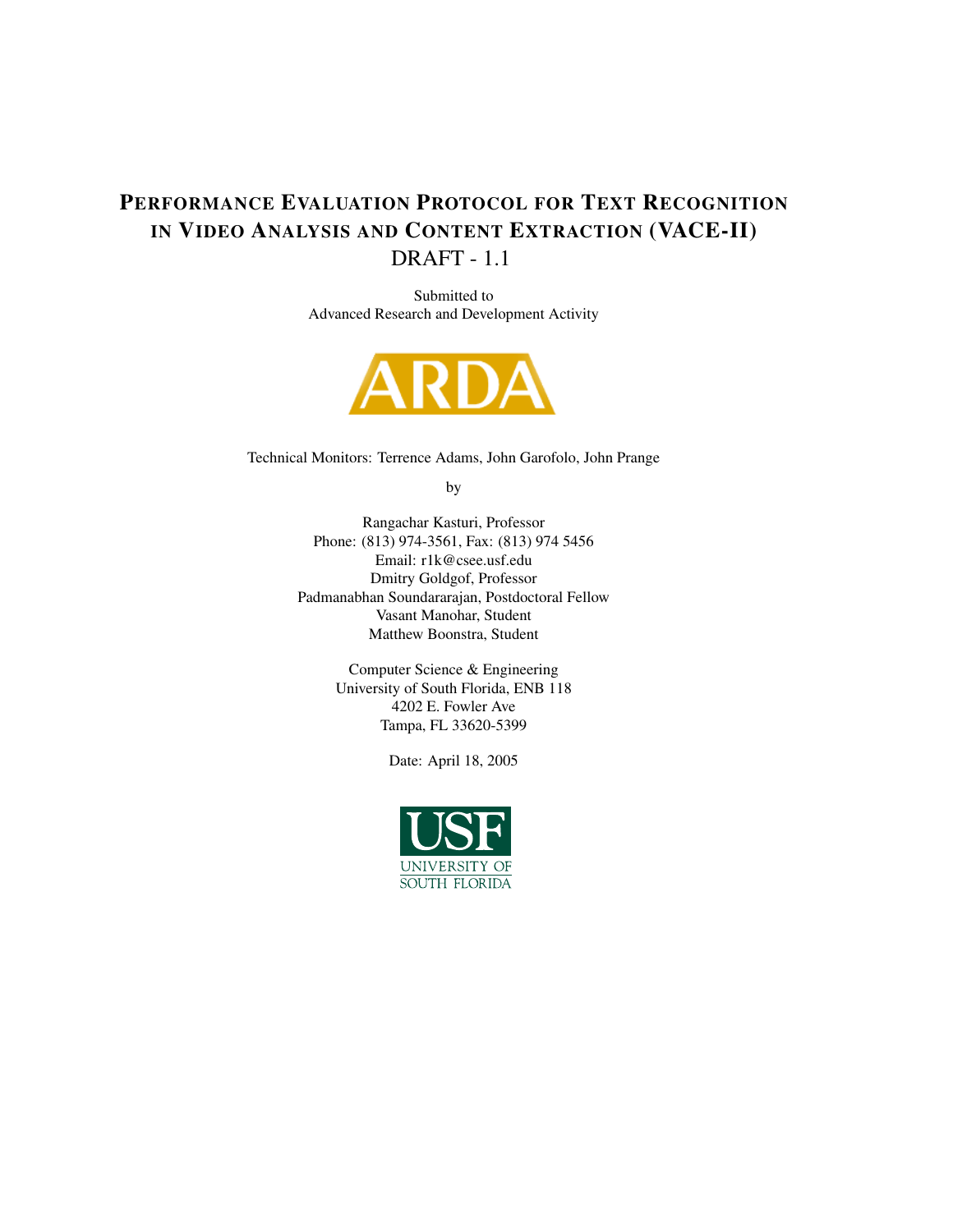# **Contents**

| 1 | Introduction                                                                | 1                                                            |  |  |  |  |
|---|-----------------------------------------------------------------------------|--------------------------------------------------------------|--|--|--|--|
| 2 | <b>Text Recognition Task</b>                                                |                                                              |  |  |  |  |
| 3 | <b>Source Data</b><br>3.1<br>Scope<br>3.2<br>3.3<br>3.4                     | 1<br>$\overline{2}$<br>$\overline{2}$<br>2<br>$\overline{2}$ |  |  |  |  |
| 4 | <b>Performance Assessment</b><br>4.1                                        | 3<br>3                                                       |  |  |  |  |
| 5 | <b>Text Recognition Performance Measure</b><br>5.1<br>5.2                   | 4<br>$\overline{4}$<br>5                                     |  |  |  |  |
| 6 | <b>Candidate Tasks for Future Text Recognition Evaluations</b><br>6.1       | 5<br>5                                                       |  |  |  |  |
| 7 | <b>Reference Annotations</b>                                                | 6                                                            |  |  |  |  |
| 8 | <b>System Input/Output</b><br>8.1<br>8.2                                    | 6<br>6<br>8                                                  |  |  |  |  |
| 9 | <b>Required System Information</b><br>9.1<br>9.1.1<br>9.1.2<br>9.1.3<br>9.2 | 9<br>$\mathbf Q$<br>9<br>10<br>10<br>10                      |  |  |  |  |
|   | <b>10 Submission Instructions</b>                                           | 10                                                           |  |  |  |  |
|   | 11 Schedule                                                                 | 11                                                           |  |  |  |  |
|   | A APPENDIX: Sample Annotation XML file                                      | 11                                                           |  |  |  |  |
|   | <b>B</b> APPENDIX: Matching Strategies                                      | 17                                                           |  |  |  |  |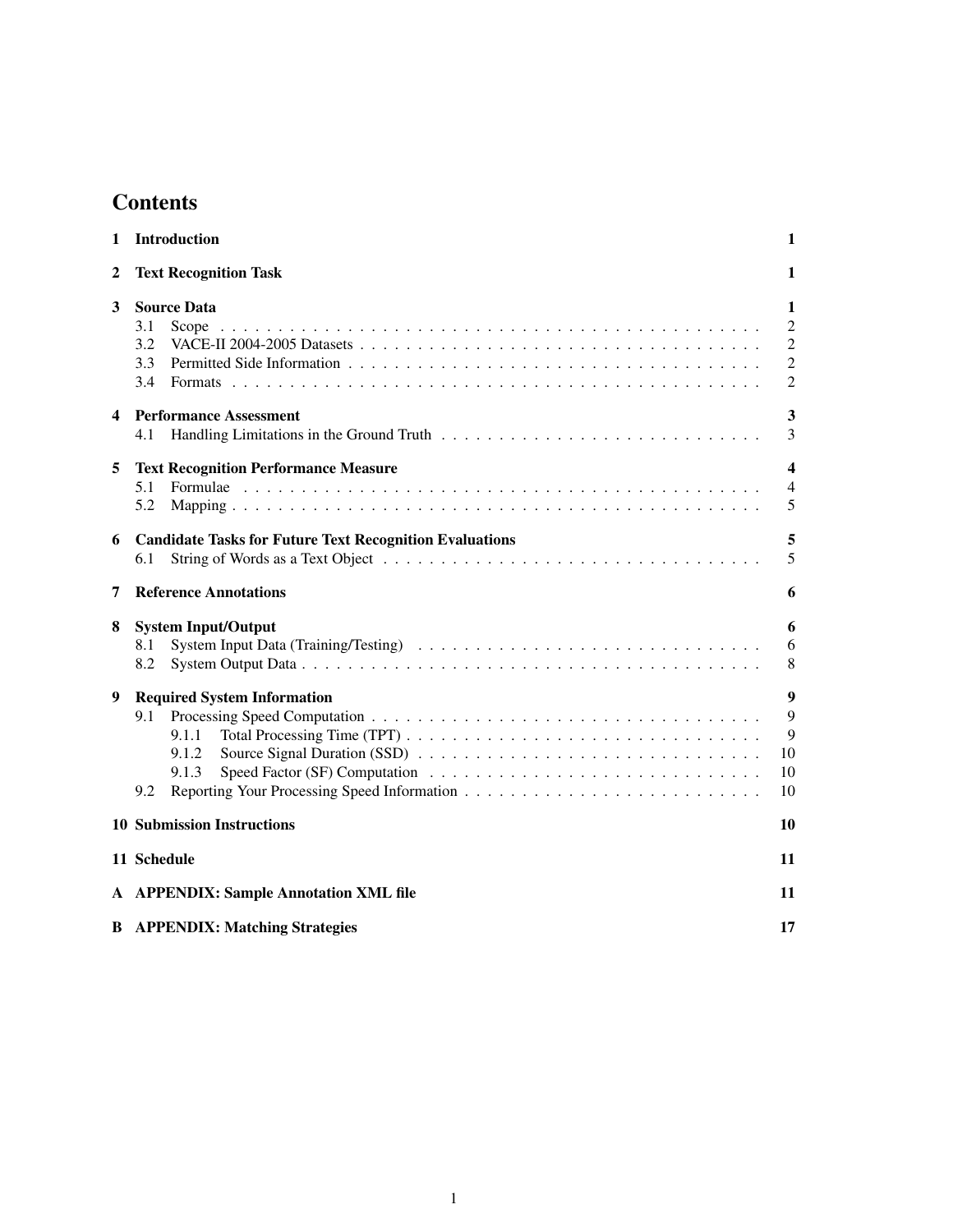## 1 Introduction

This evaluation focuses on technologies developed to recognize the content of text objects in video. While detection and tracking are necessary, they are not evaluated in this task. The text detection and tracking tasks will occur in the VACE core evaluations, and contributors to the text recognition task will not be scored on text position and tracking information. However, contributors will be responsible for both detecting and recognizing the text in a sequence, but will only be scored on their recognition performance.

This document defines the task and evaluation protocol for a portion of the 2004-2005 VACE evaluations. The specific task this document supports is text recognition in the broadcast news and surveillance domains.

## 2 Text Recognition Task

The goal of the text recognition task is to recognize text objects in a video sequence. This task does not require the system to track these text blocks in a video frame; that part of the task is relegated to the text detection and tracking portion of the VACE framework. The text will be annotated at the word level according to the annotation guidelines.

The performance of the task will be scored at the frame level and will be based on how accurate the system recognizes the characters in each word in the frame. The system output tags must be generated according to the rules specified in the annotation guidelines and are to be formatted as described in Section 8. The text is transcribed at the word level. Text which is annotated as unevaluable by the evaluators and annotators will not be evaluated. To keep things tractable in the first cycle of evaluations, only alpha-numeric characters will be considered, capitalization and word-external punctuation will be filtered from both the system output and reference transcripts. Word-internal punctuations such as hyphens and apostrophes will not be filtered. Also, line breaks constitute word boundaries, so wrapped words will be treated as separate text tokens. At a higher level, special cases which will not be evaluated are:

- 1. Scrolling text.
- 2. Dynamic Text (see Ref [2] for definitions).
- 3. Reference Text with Readability Levels Greater Than 1.

For this particular task, annotation tags will include:

- 1. Video Filename.
- 2. Object id (unique for the frame).
- 3. BBox location parameters upper left corner, height, width and rotation attributes .
- 4. The transcription of each word (each BBox contents).

## 3 Source Data

Unless specified otherwise, the provided video sequences will be in MPEG-2 format with a resolution of 720x480 NTSC based 29.97 frames per second or 704x480 (DVD). The chrominance format is 4:2:0 and the I (Intra), P (Predicted) and B (Bi-directional Predicted) encoding sequence can be of length of 12 or 15. The ground truth is a plain text file in XML format with the required tags. Each sequence will be in the range of 1 to 4 minutes long. While all of the video frames will be provided, only the I-frames will be annotated and evaluated. This will allow for a greater amount of video data to be annotated for the evaluation than would otherwise be possible, and with minimal loss of information.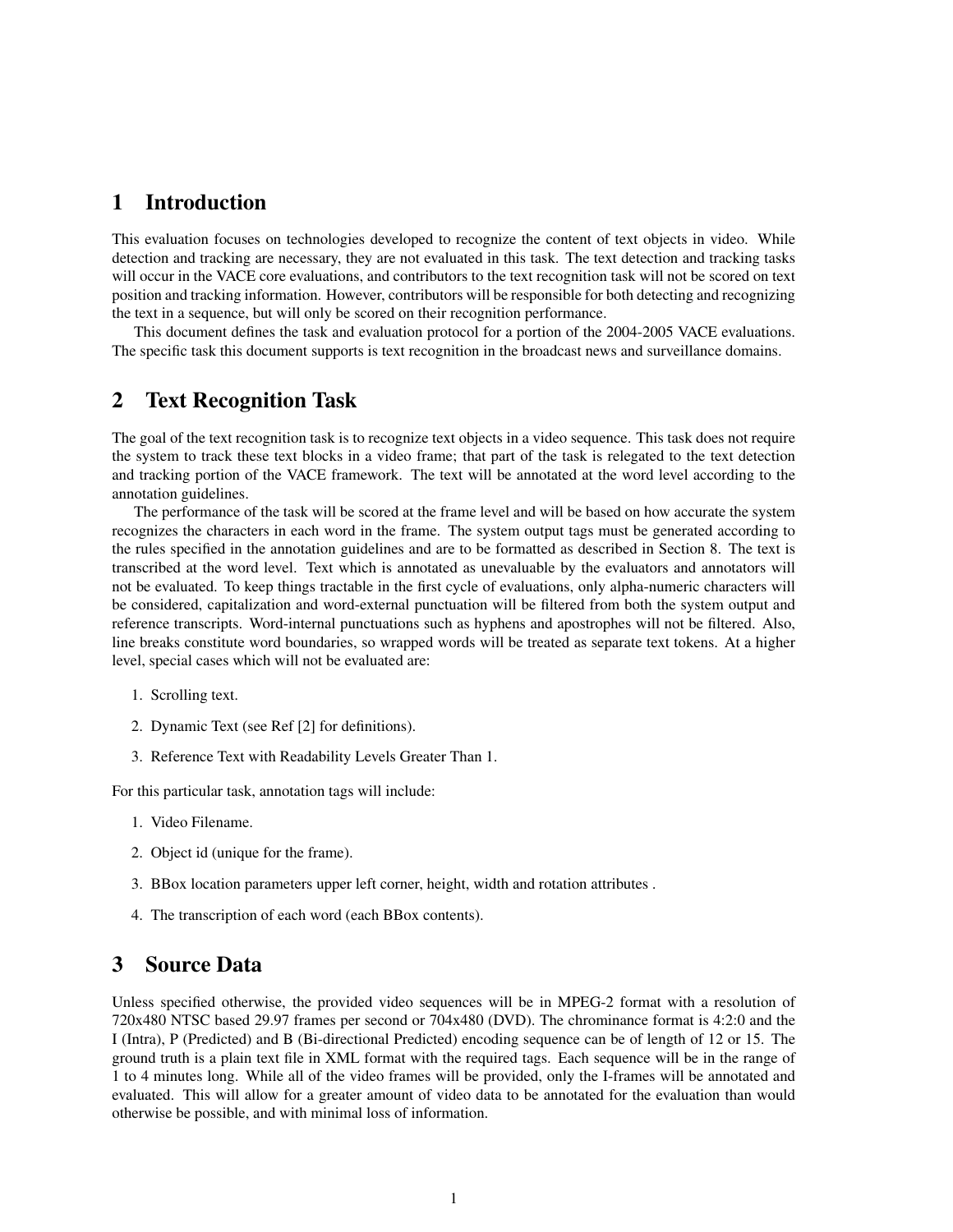### 3.1 Scope

The dataset includes data from the TV broadcast news domain. Tentatively, the plan is also to include surveillance video data.

## 3.2 VACE-II 2004-2005 Datasets

This section describes the dataset to be developed to support the 2004-2005 evaluations. A complete set of training and test data that will be supported for each task and domain are shown in Table 1 for the data statistics which include the planned breakdown of Micro Corpus/Training/Evaluation data. The sequences and times shown are estimates and could change based on data availability and annotation complexity.

|            | <b>DATA</b>     | NUMBER OF        | TOTAL MIN-  | AVERAGE MIN-                |
|------------|-----------------|------------------|-------------|-----------------------------|
|            |                 | <b>SEQUENCES</b> | <b>UTES</b> | <b>UTES</b><br>PER<br>$SE-$ |
|            |                 |                  |             | <b>OUENCE</b>               |
|            | MICRO-          |                  |             |                             |
| PER DOMAIN | <b>CORPUS</b>   |                  |             |                             |
|            | <b>TRAINING</b> |                  |             | 2.5                         |
|            | <b>TESTING</b>  | 25               | 62.5        | 2.5                         |

Table 1: VACE-II Corpus Partitioning for the Text Recognition Task.

For the 2005 evaluation, given the available resources and time, the following core tasks/domains will be supported with annotated data as indicated in Table 2.

|                               | <b>DOMAIN</b>             |                       |                       |                       |  |
|-------------------------------|---------------------------|-----------------------|-----------------------|-----------------------|--|
| <b>TASK</b>                   | Meeting Room              | <b>Broadcast News</b> | <b>UAV</b>            | Surveillance          |  |
|                               | NIST Meeting Room Project | <b>LDC</b> Broadcast  | (Pending)             | (Pending)             |  |
|                               |                           | (ABC & CNN)           | <i>availability</i> ) | <i>availability</i> ) |  |
| Text Detect & Track (English) | -                         | v                     |                       |                       |  |
| Text Detect & Track (Chinese) |                           | $\mathbf v$           |                       | റ                     |  |
| Text Detect & Track (Arabic)  |                           | v                     |                       |                       |  |
| Text Recognition (English)    |                           | Y                     |                       | റ                     |  |
| Text Recognition (Chinese)    |                           |                       |                       |                       |  |
| Text Recognition (Arabic)     |                           | Y (2006)              |                       | $\gamma$              |  |

Table 2: Task Versus Domain Support Matrix  $(-=No, Y=Yes, ? = Unsure)$ .

### 3.3 Permitted Side Information

The following information for each domain will be available to the systems in performing the tasks. No other side information should be used. TBD

### 3.4 Formats

As an expedient for this year the ViPER native format will be used for both the system output and reference annotations. Both the input and output files will contain the tags required for evaluation. An example XML file produced by ViPER is shown in Appendix A.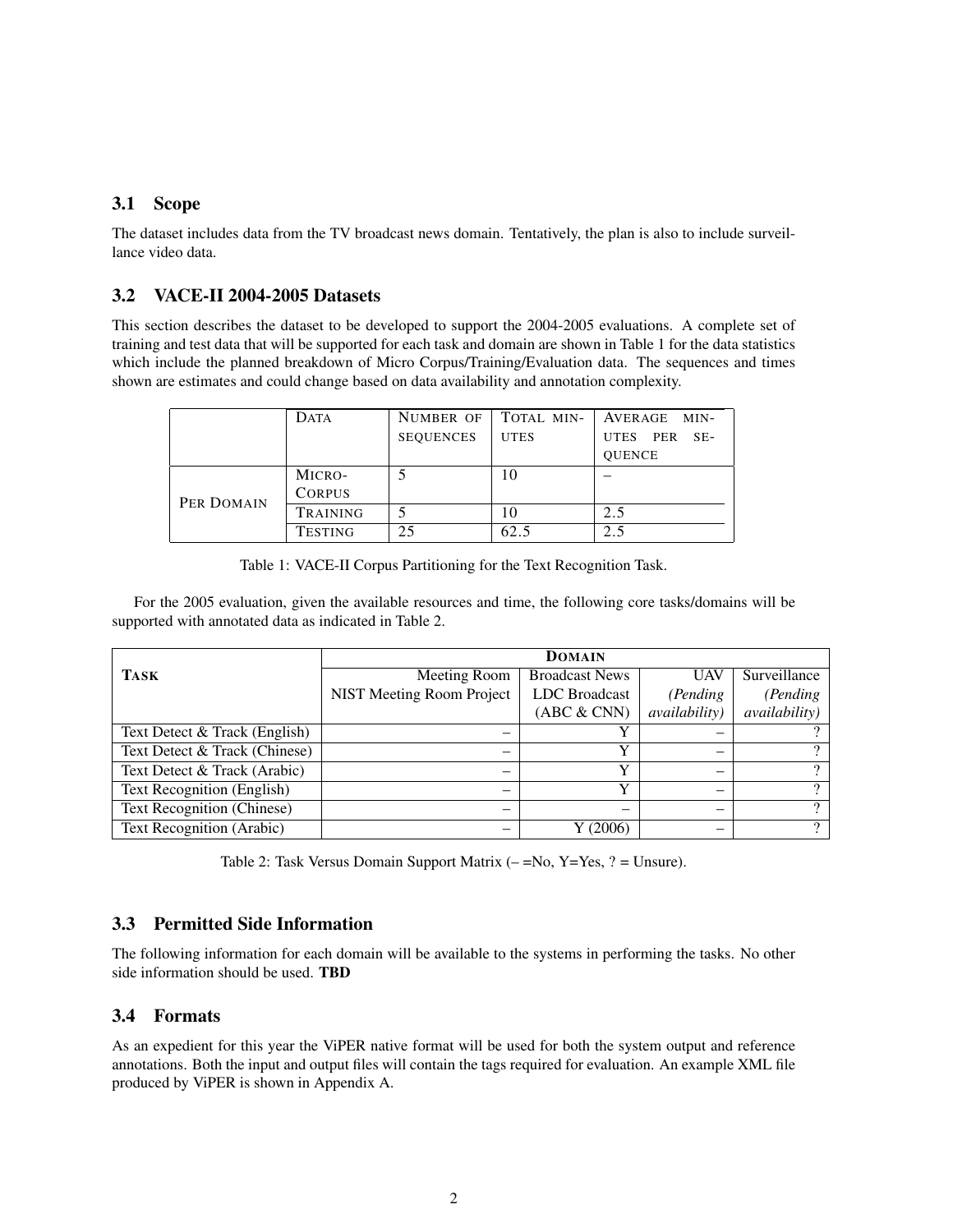## 4 Performance Assessment

This section and the following sections will address how the output of the research systems will be evaluated. For the VACE-II evaluations, we have defined a single measure for the text recognition task using a count of the number of insertions, deletions, and substitutions and weights for each class of error. The metric for recognition is called the Text Recognition Accuracy measure (TRA) and is described in Section 5. This measure will be considered the primary measure for the text recognition evaluations. It will provide not only a summative measure of the performance of the systems, but will also provide the researchers with a focused tool to use in developing and improving their systems.

Before proceeding further, let's define the terms we will use in describing the performance measure:

- 1. Text Object the entity of interest (word, in the future, lines, sentences, and paragraphs)
- 2. Object class a constrained set of objects (e.g. caption text, etc.)
- 3. Output box a geometric shape produced by an algorithm as a result of detection
- 4. Measure a formula for measuring an algorithm's performance after an experiment

### 4.1 Handling Limitations in the Ground Truth

Sometimes we want to exclude certain frames from evaluation because they contain frame-level events which place them outside of the scope of the task. An example of this is that the existence of a crowd of faces in a sequence of frames precludes the annotation of particular faces during those frames for the face detection task. To address this issue, Don't Care Frames (DCFs) will be established prior to scoring the test results using information in the reference annotation. In our face detection example, particular frames would be annotated in the reference as containing crowds and would not contain further facial annotations. These frames would need to be excluded from evaluation for the face detection task. The DCFs for each task will be automatically generated using a set of rules applied to the reference annotations for that task. Frames in both the reference and system output which are designated as DCFs will then be automatically ignored by the scoring procedure.

Likewise, sometimes we want to exclude certain objects from the target object class because they contain attributes which place them outside the scope of the task. An example of this is the existence of a synthetic face (cartoon or painting) in a particular frame for the face detection task. To address this issue, **Don't Care** Objects (DCOs) will be established prior to scoring the test results using information in the reference annotations. In our synthetic face example, a face annotated as being synthetic would participate in the one-to-one reference/system-output alignment procedure for the new comprehensive measures, but would not be scored. Therefore, an algorithm would not be penalized for missing the synthetic face, but would also not be rewarded for detecting it. Objects in these DCOs will be effectively treated as not existing in both the reference and system output. Additional secondary diagnostic scoring runs may be made to indicate how well these out-of-scope objects were detected/tracked by turning off certain  $DCOs<sup>1</sup>$ .

Where DCOs are used to annotate objects which can be spatially annotated but which can't be reliably identified, some objects may be too blurry or too difficult to localize and cannot be bounded. To address this problem, Don't Care Regions (DCRs) will be used to identify areas in frames which can't be spatially annotated and which are to be eliminated entirely from the mapping and scoring process. Detected objects which fall inside a DCR or whose area is contained primarily within a DCR will be eliminated prior to the mapping/scoring process and will thus not generate false alarm errors. An example is a region of completely unreadable text which can't be effectively grouped into text boxes.

For all the VACE measures, we assume that the DCFs and DCOs have been removed from both the groundtruth and the algorithm's output prior to the scoring process.

 $<sup>1</sup>$ An additional example of a DCO is text classified as of poor quality for the text detection and tracking tasks.</sup>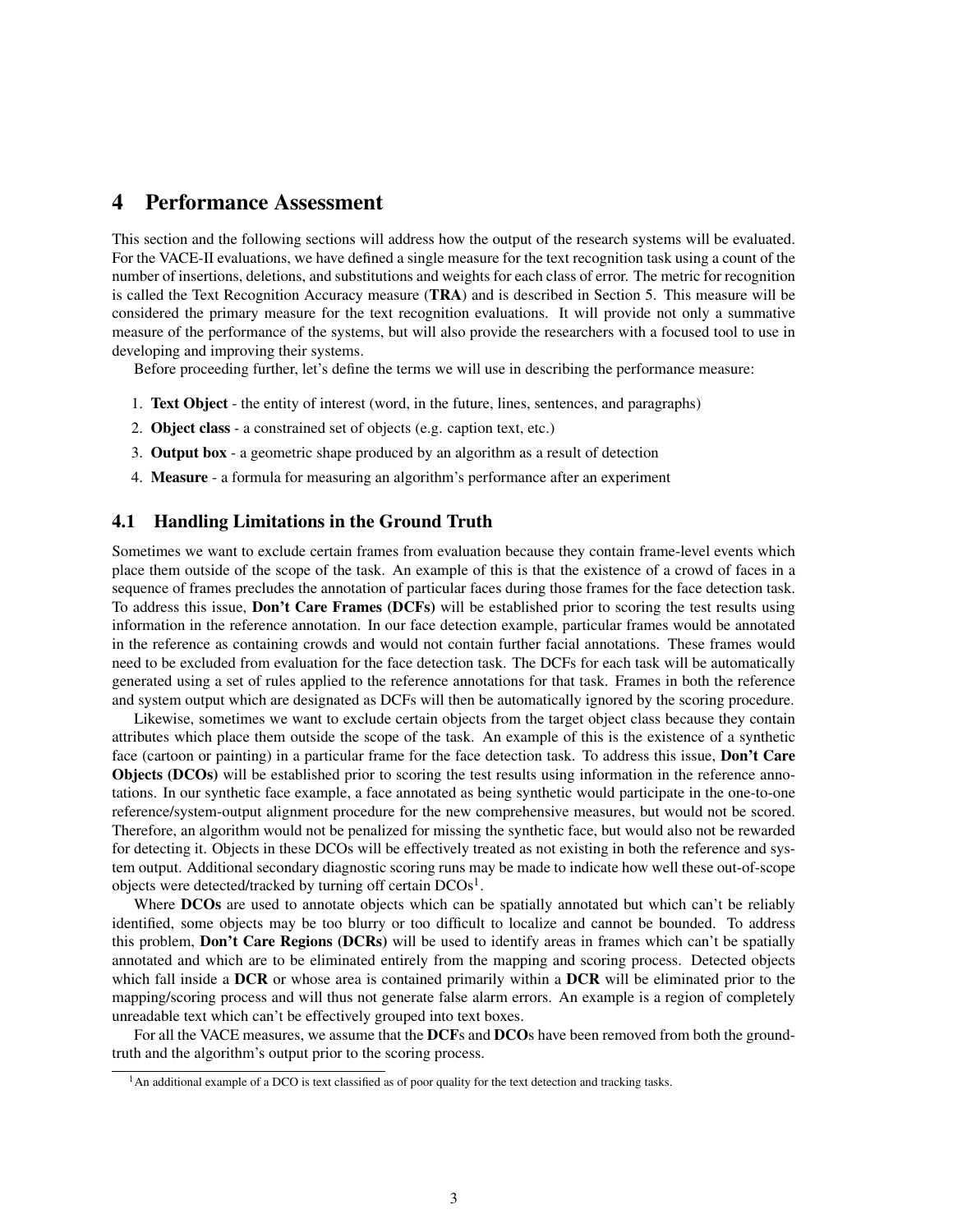### 5 Text Recognition Performance Measure

The performance measure for the recognition task will be based on insertion, deletion and substitutions errors at the word level. The measure requires a unique one-to-one mapping of ground truth and detected text object using some optimization (see Appendix B). The mapping will be performed using spatial information and under special circumstances, using the Character Error Rate as well (see Section 5.2).

#### 5.1 Formulae

The character error rate (CER) is a count based measure which penalizes insertions (I), deletions (D) and substitution (S) errors for the characters in each word. For a single word w, we define the CER(w) below, given NT(w), the total number of reference tokens (characters) in each reference text object.

$$
CER(w) = \frac{(I + S + D)}{NT(w)}\tag{1}
$$

The numerator of the character error rate is more commonly known in the literature available for string matching as the edit distance. The edit distance is defined as a count of the number of character insertions (I), deletions (D), and substitutions (S) to get from one string to another. The operation is kept case insensitive. For example, as you can see from Figure 5.1, *Raven* has an edit distance of 4 to get to *Crone*, which represents one insertion (a leading *C*), two substitutions (changing *av* to *on*) and one deletion (the *n* at the end of *Raven*).



Figure 1: Edit Distance Example 1

As shown in Figure 5.1, the edit distance between the strings *available* and *cavilabte* would be 3. One substitution, one insertion, and one deletion would be necessary to change the second string into the first string. The operations would be to remove the leading *c*, add an *a* between the *v* and *i* and substitute an *l* in place of the *t*.



Figure 2: Edit Distance Example 2

The algorithm used to calculate the edit distance in our software was developed by Wagner and Fisher and is described in [5].

The word error rate (WER) is very similar to the character error rate (CER) defined above. The word error rate (WER) is a count based measure which penalizes insertions (I), deletions (D) and substitution (S) errors for the words in each frame. For a single frame t, we define the WER(t) below.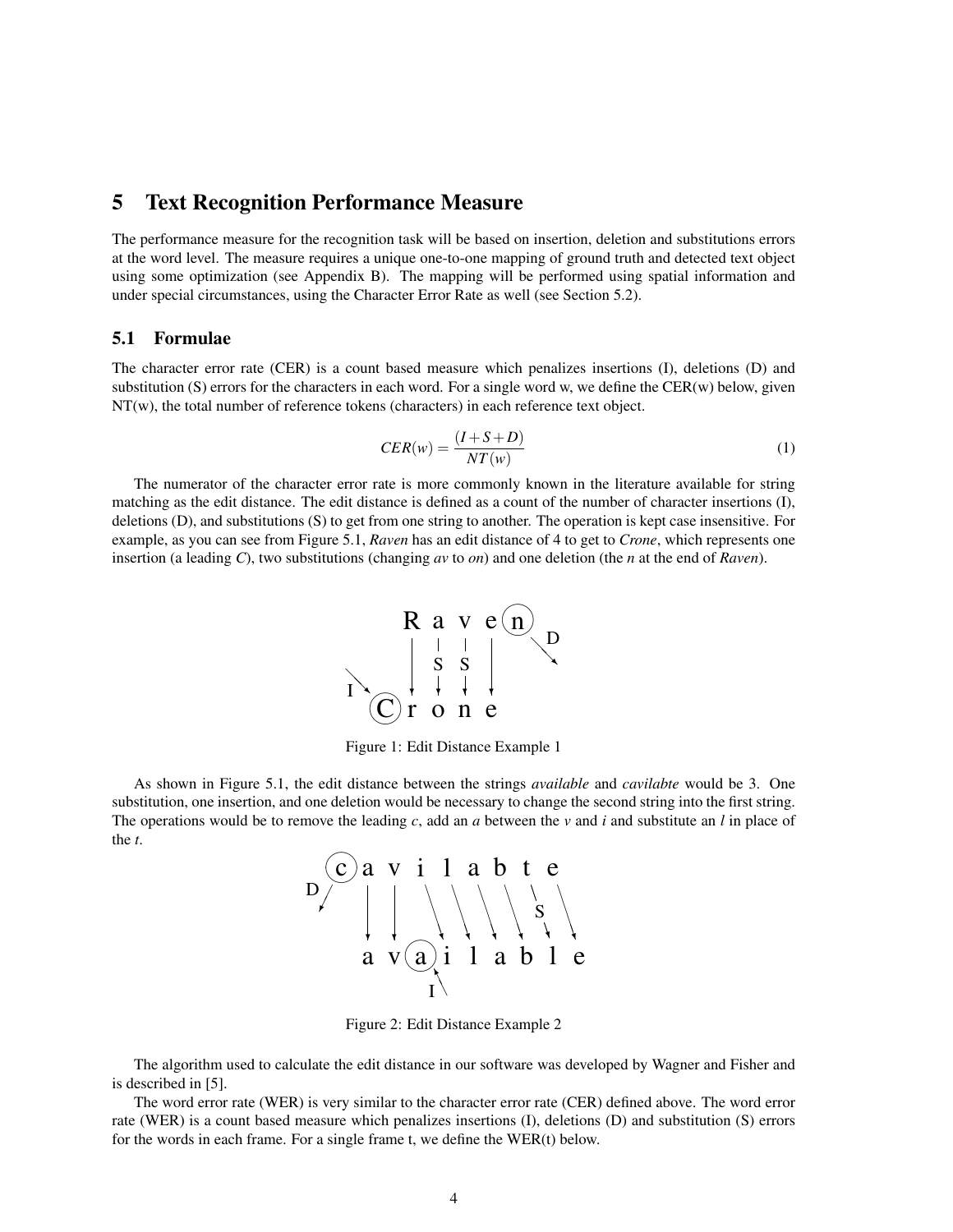$$
WER(t) = \frac{1}{NW(t)}(w_iI + w_sS + w_dD),
$$
\n(2)

where NW(t) is the number of reference words in frame t. For the VACE evaluations, the weights  $w_i$ ,  $w_s$ , and  $w_d$  are used to give more leniency to a certain class of error, or punish a class of error more harshly. The sum of the weights should be 3.

Since  $WER(t)$  is the error measure, we can calculate the word accuracy rate (WAR) as shown,

$$
WAR(t) = 1 - WER(t)
$$
\n<sup>(3)</sup>

We can compute the average recognition performance measure (ARPM) for the entire sequence as,

$$
ARPM = \frac{1}{TNW(s)} \sum_{t=1}^{n} NW(t) WAR(t),
$$
\n(4)

where NW(t) is the number of reference words in frame t and TNW(s) is the total number of reference words in the sequence.

For the VACE evaluations, system outputs will be scored using the average recognition performance measure (ARPM) as described above.

#### 5.2 Mapping

The text recognition scoring software performs a one-to-one mapping on words from the system output to words in the ground truth annotation. The distance between the bounding box centroid for each ground truth and system output object is used to form the score matrix of the mapping algorithm. The mapping algorithm is then performed to find the one-to-one mapping which is used by the text recognition scoring software.

In some special cases, a new mapping is performed which includes not only the centroid distance, but also the character error rate of the system output word as compared to the ground truth word. The special cases where this combined measure is used are the following: when two system output words are at an equal minimum distance to a ground truth word and when the closest system output word from the ground truth is not selected by the mapping algorithm. The centroid distance and the character error rate are each normalized to the range from 0 to 1 inclusive, and then multiplied by the mapping weight assigned to that measure. Currently, equal weights are used, but a command line option has been implemented which allows the user to select different weights. The mapping algorithm is performed again with the new scores, and the resulting one-to-one mapping is used by the text recognition scoring software.

## 6 Candidate Tasks for Future Text Recognition Evaluations

In addition to the task described in this document, there are several other tasks of a more exploratory nature which are of interest and may be pursued in future text recognition evaluations. These are discussed in Section 6.1 through Section 6.1. These tasks are likely candidates for the VACE program to pursue in its future core evaluations. However, this list may be expanded as the community suggests additional such tasks of interest.

#### 6.1 String of Words as a Text Object

This is similar to the basic text recognition task, but with the text object defined as a string of words. One could define word substitution, insertion, and deletion and use these in different evaluation measures which show system performance on entire blocks with semantic ordering.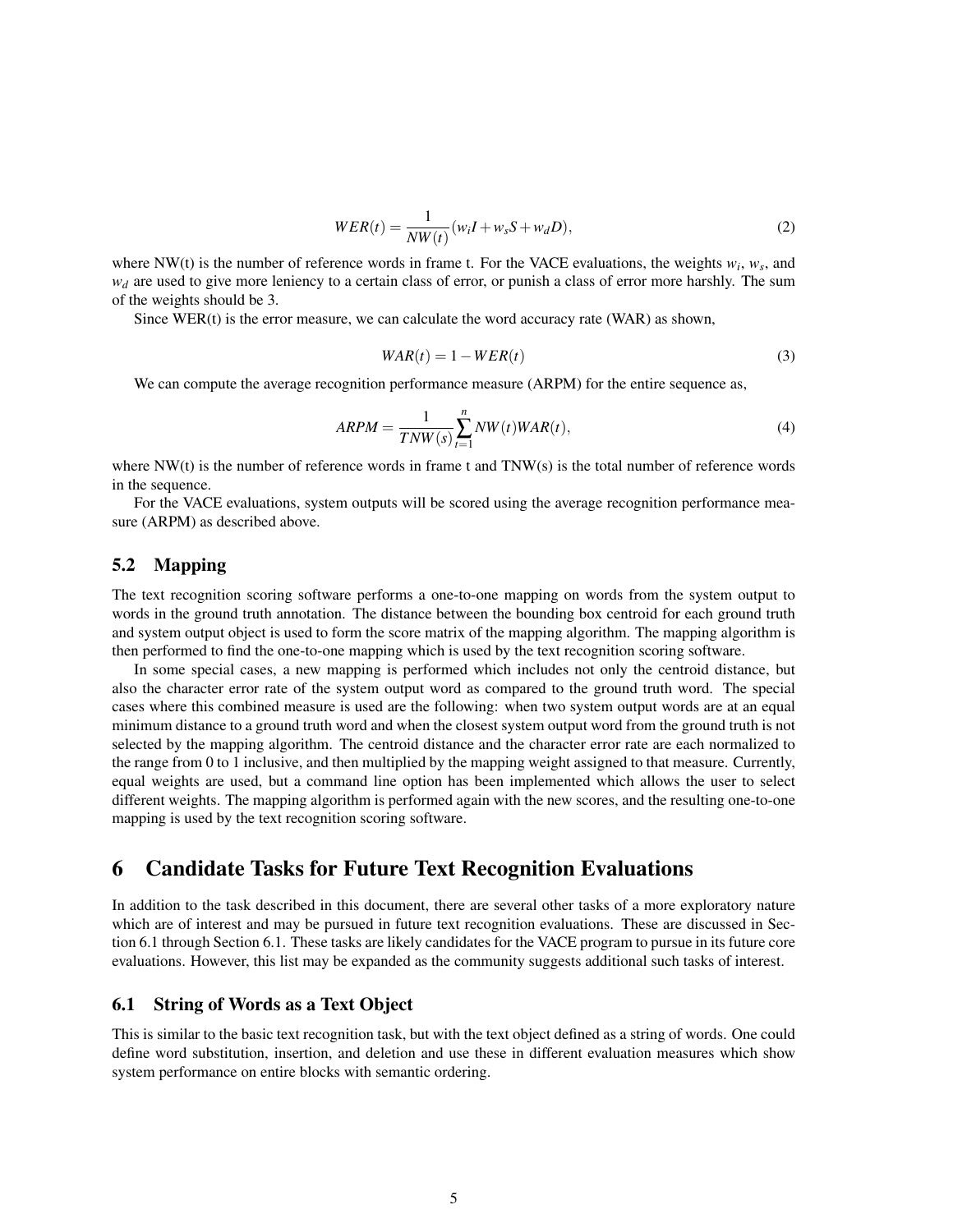## 7 Reference Annotations

The Video Performance Evaluation Resource (ViPER) [1] was developed as a tool for ground-truthing video sequences and will be used to create the reference annotations for this evaluation. Objects are marked by bounding box parameters. The objects are annotated in ViPER XML format. The ground truth annotation instructions for the text recognition task can be found in the companion annotation guidelines document [2].

## 8 System Input/Output

The system output is to be in ViPER XML format using the tags specified in the task definitions. Note that, the reference will be richly annotated with a variety of information some of which is intended for data selection and analysis only. Therefore, not all the annotated information will be used for evaluation. The proposed file naming conventions are as shown below,

| <b>FILENAME EXTENSION</b> | <b>DESCRIPTION</b>             |
|---------------------------|--------------------------------|
| *.gtf                     | Ground Truth File              |
| $*$ rdf                   | Result File                    |
| $*$ ndx                   | Index File                     |
| *.sysinfo                 | <b>System Information File</b> |

Table 3: File naming conventions.

### 8.1 System Input Data (Training/Testing)

The input data will be in MPEG-2 format as indicated earlier. The data will be presented to the research systems in multiple sequences varying in duration from 1–4 minutes. The video clips for each task will be present in a separate directory. An index file will exist for each task and will follow the naming conventions as explained below.

#### *Year Purpose Domain Task.ndx*

where,

- *Year* specifies the year in which the evaluation would take place
- *Purpose* can be (Train, Test)
- *Domain* can be (BNews, Surveillance)
- *Task* can be (TREng, TRChin, TRArab)

Also, the index file will contain the following details.

- Sequence-ID
- Source Path/Filename
- Begin-frame
- End-frame
	- where,
		- Sequence-ID is the input sequence ID which can take values (1 ... N*seq*)
		- Source Path/Filename is the path and filename of the original file from which the clip was extracted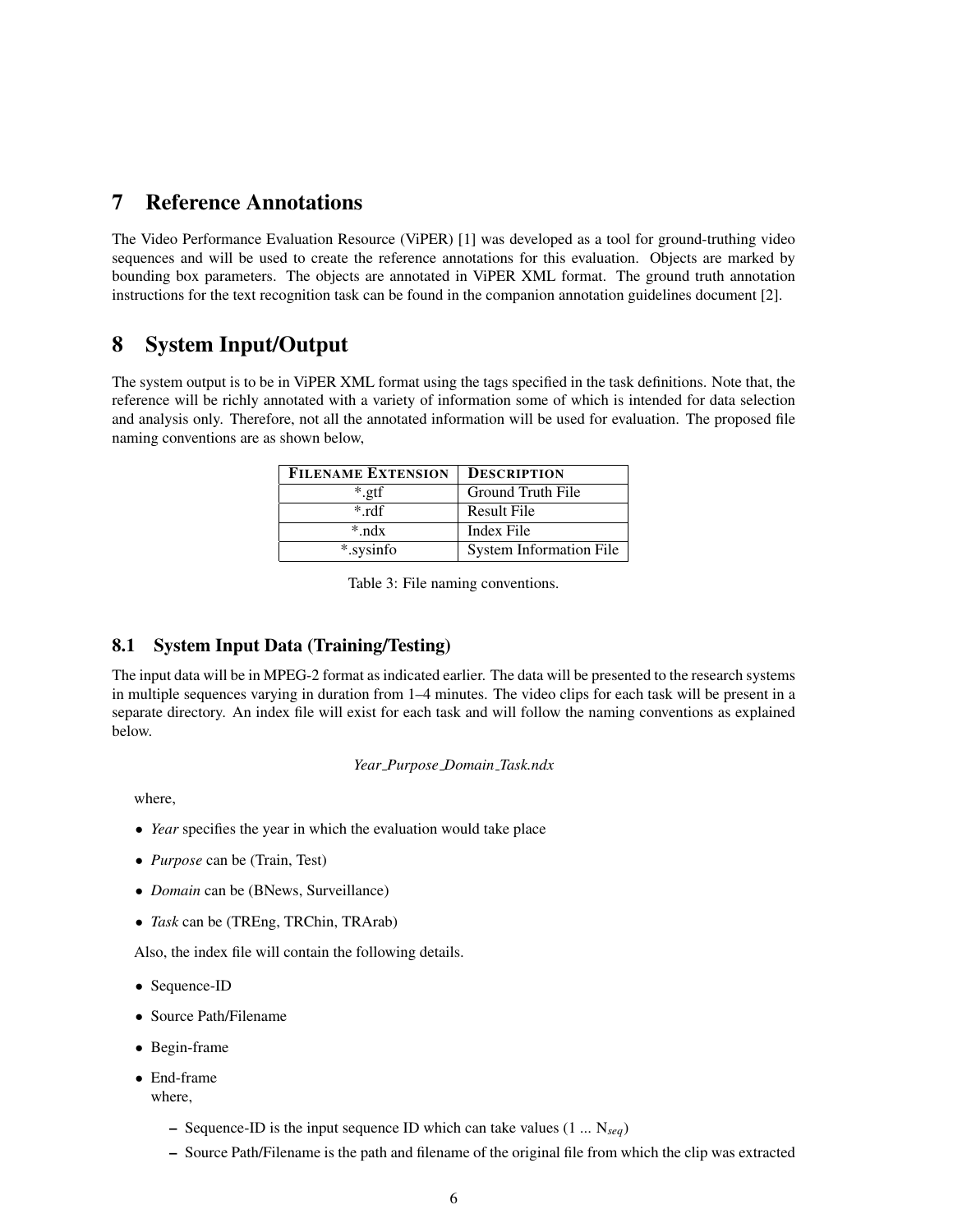- Begin-frame is the frame number in the original source file when the clip begins
- End-frame is the frame number in the original source file when the clip ends

Thus, together with the index filename and the information present in the file, we can uniquely identify a video clip and its original source file. Based on the *Sequence-ID*, we can map back to the original file with the details in the corresponding index file. The ground truth XML file will be present in the same directory, with the following naming convention.

#### *Year Purpose Domain Task Sequence-ID.gtf*

Each individual XML file will contain a header listing the tags used in the file and their possible values. For convenience a copy of the XML headers will be included in a separate *config* file.

An example config file and an associated example XML file is as shown below,

```
#BEGIN_CONFIG
FILE Information
     SOURCEDIR : svalue [static]
     SOURCEFILES : svalue [static]
OBJECT Text
     TYPE : lvalue [static] [ SCENE GRAPHIC ]
     READABILITY : lvalue [static] [ 1 2 3 ]
     BBOX : svalue [static]
     CONTENTS : svalue [static]
     NCHARS : dvalue [static]
```
#END\_CONFIG

#### and an associated XML file,

```
/*-----------------------XML File Begin----------------*/
<sourcedir=" "/>
<sourcefile=" "/>
<descriptor name="Text" type="SCENE" ID="1">
<attribute Contents="String Content" readability="3"/>
      <data:lvalue ORIENT="x"/>
      <default>
          <data:lvalue ORIENT="0"/>
      </default>
      BBox="10 19 45 67"
      NChars=4
</attribute>
/*-----------------------XML File End----------------*/
```
The format of these files are task dependent. For a face detection and tracking task, a config file and its corresponding example XML file will appear as shown below,

```
#BEGIN_CONFIG
FILE Information
     SOURCEDIR : svalue [static]
     SOURCEFILES : svalue [static]
OBJECT Face
     TYPE : lvalue [static] [ FULL PROFILE ]
     BBOX : svalue [static]
     DESCRIPTION : svalue [static]
#END_CONFIG
```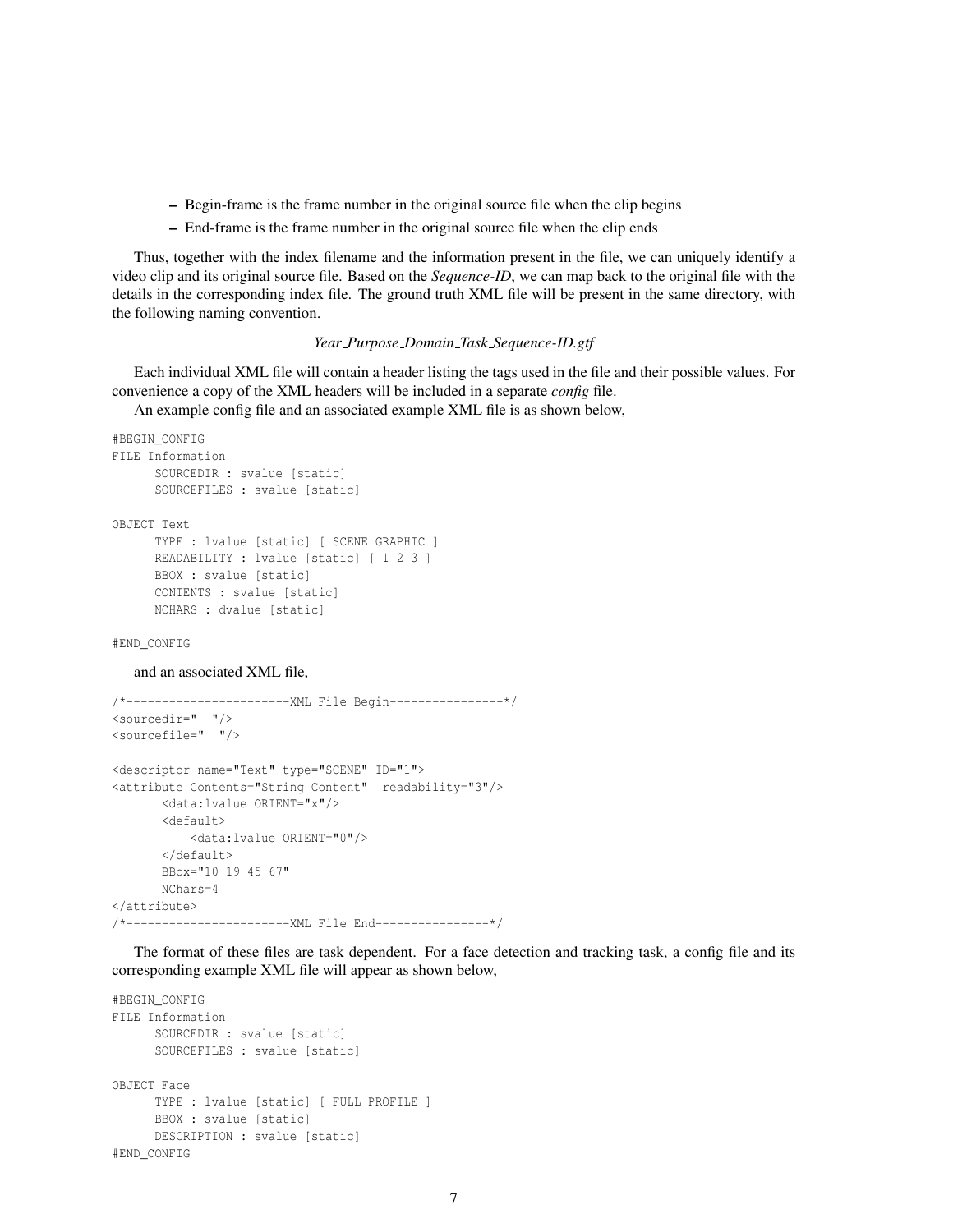```
/*-----------------------XML File Begin----------------*/
<sourcedir=" "/>
<sourcefile=" "/>
<descriptor name="Face" type="FULL" ID="11">
<attribute Description="Facing Camera directly"/>
      BBox="50 19 75 25"
</attribute>
/*-----------------------XML File End----------------*/
```
### 8.2 System Output Data

The primary submission from each site should use the equal error rate operating point setting for each algorithm/task combination. Sites should also indicate primary submission versus contrast ones.

The system output will be an XML based file. For an input sequence *Year Purpose Domain Task Sequence-ID*, the corresponding XML based output file should be named as *Site System Year Purpose Domain Task Sequence-ID Run-ID.rdf* where,

- *Site* is a terse site ID
- *System* is a terse system name
- *Year* specifies the year in which the evaluation would take place
- *Purpose* can be (Train, Test)
- *Domain* can be (BNews, Surveillance)
- *Task* can be (TREng, TRChin, TRArab)
- *Sequence-ID* is the input sequence ID which can take values (01, 02, ... N*seq*)
- *Run-ID* can take values (01, 02, ... N*run*) ( Also, Primary submission should always be 01)

The description tags provided in this section are comprehensive to all tasks. However, only a subset of the tags relevant to each task are to be provided as specified in Section 2.

The common and specific tags that should be provided by the systems are (note that some of these can be copied from the annotation),

- 1. Filename of the video sequence.
- 2. Object ID.
- 3. Obox/Bbox specification (Obox if the box is oriented).
	- (a) rotation in degrees (if Obox specified).
- 4. Frame number/Framespan.
- 5. Text Object Contents

The algorithm is to output along with the frame numbers, the box left hand corner co-ordinate parameters, the height and width of the box similar to the annotation style of defining the bounding box parameters, and, most importantly, the recognized contents of the box. An example of the expected system output is as shown below. The example scenario is that there is a text block detected from frames 13 through 80. The box is given the id equal to 1 and the location parameters are defined as shown in the attribute details.

```
<?xml version="1.0" encoding="UTF-8"?>
<viper xmlns="http://lamp.cfar.umd.edu/viper" xmlns:data="http://lamp.cfar.umd.edu/viperdata">
        <config>
                <descriptor name="Text" type="OBJECT">
                       <attribute name="LOCATION" dynamic="true" type="bbox"/>
                       <attribute name="KEY" dynamic="false" type="svalue"/>
            <attribute name="ID" dynamic="true" type="value"/>
                </descriptor>
        </config>
        <data>
```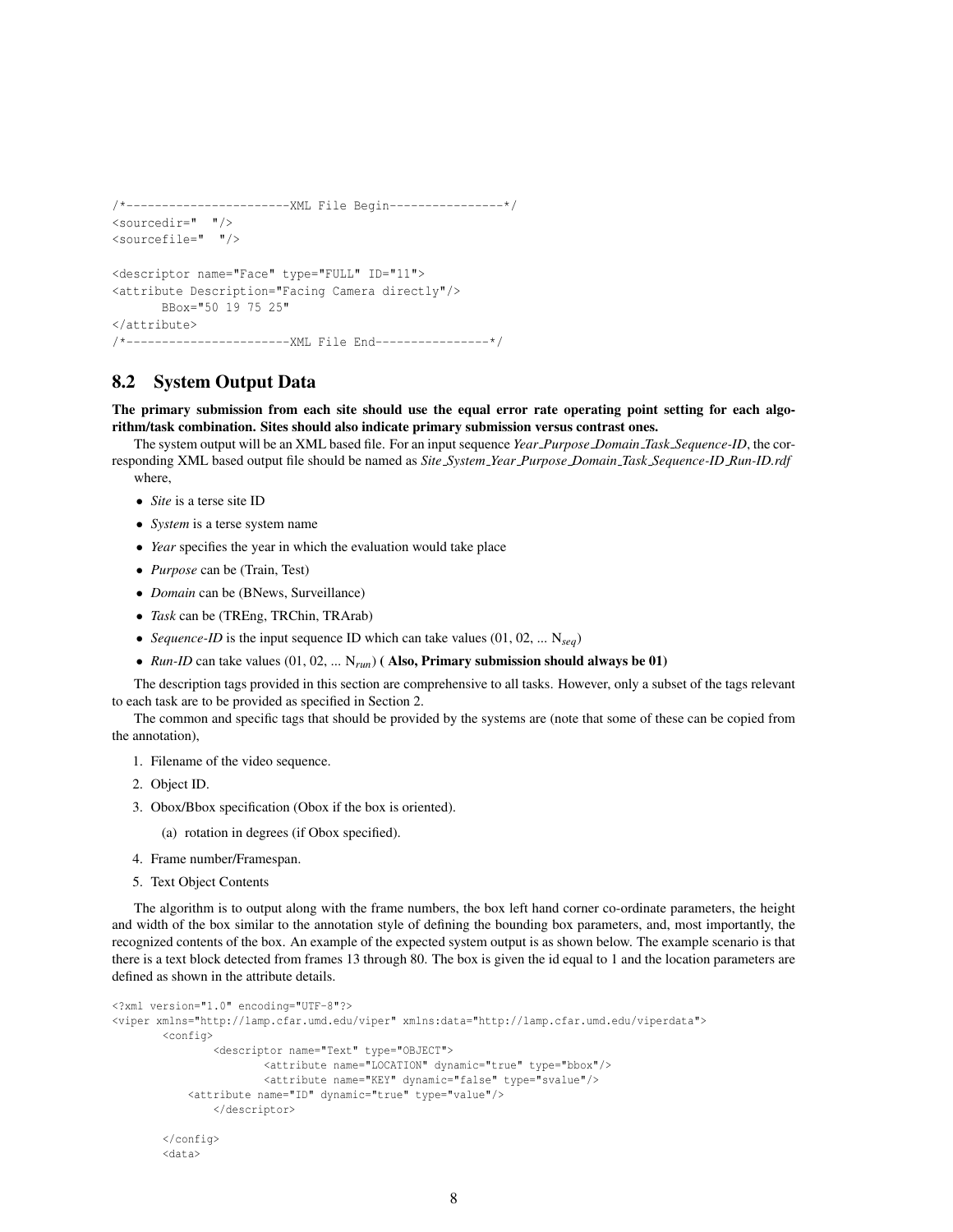```
<sourcefile>
                    <object name="Text" id="1" framespan="13:80">
                            <attribute name="LOCATION">
                                    <data:bbox x="20" y="112" width="64" height="20" />
                                    <data:bbox x="20" y="112" width="68" height="20" />
                                     <data:bbox x="28" y="112" width="64" height="20" />
                                     <data:bbox x="64" y="108" width="32" height="24" />
                                    <data:bbox x="64" y="104" width="32" height="28" />
                .
                .
                            </attribute>
                            <attribute name="KEY">
                                    <data:svalue value="A" />
                            </attribute>
                            </attribute name="CONTENTS">
                                    <data:svalue framespan="13:80" value="ViPER" />
                            </attribute>
                    </object>
</data>
```

```
9 Required System Information
```
For each test run, a brief description of the system (algorithms, data, configuration) used to produce the system output must be provided along with your system output.). The system description information is to be provided in a file named: *Site System Year Purpose Domain Task Sequence-ID Run-ID.sysinfo* and placed in the directory alongside the similarly-named directories containing your system output. This file is to be formatted as follows:

1. Site name

 $\langle$ /xml>

- 2. System Identifier/Name and version
- 3. Submitter (contact Name and email)
- 4. System Description:
	- (a) Overview (high-level overview of system approach and configuration)
	- (b) Features (description of pertinent system features)
	- (c) Relationship to other runs (if this a comparative experiment, what other runs are related)
	- (d) Configuration (particular configuration for this run)
	- (e) Training (what training data was used and how was it employed)
	- (f) Source Data Processing (how was the test data processed)
	- (g) Equipment (what hardware was used, # of processors, type of processor, real and virtual memory, OS)
	- (h) Processing Speed (what is the Speed Factor for this run as defined in Section 9.1)
	- (i) Notes (any other notes regarding this system/run)
- 5. References: [list pertinent references]

### 9.1 Processing Speed Computation

The processing speed for each system run should be calculated as specified below and cited in the System Information file for the experiment. These are compulsory details that have to be reported in the system description for each submitted run.

#### 9.1.1 Total Processing Time (TPT)

The time to be calculated is the Total Processing Time (TPT) that it takes to process all parallel streams of recorded video provided (including ALL I/O) on a single CPU. TPT represents the time a system would take to process the recorded video input and produce the specified metadata output as measured by a stopwatch. So that research systems that aren't completely pipelined aren't penalized, the "stopwatch" may be stopped between (batch) processes.

Note that TPT may exclude time to "warm up" the system prior to loading the test recordings (e.g., loading models into memory.)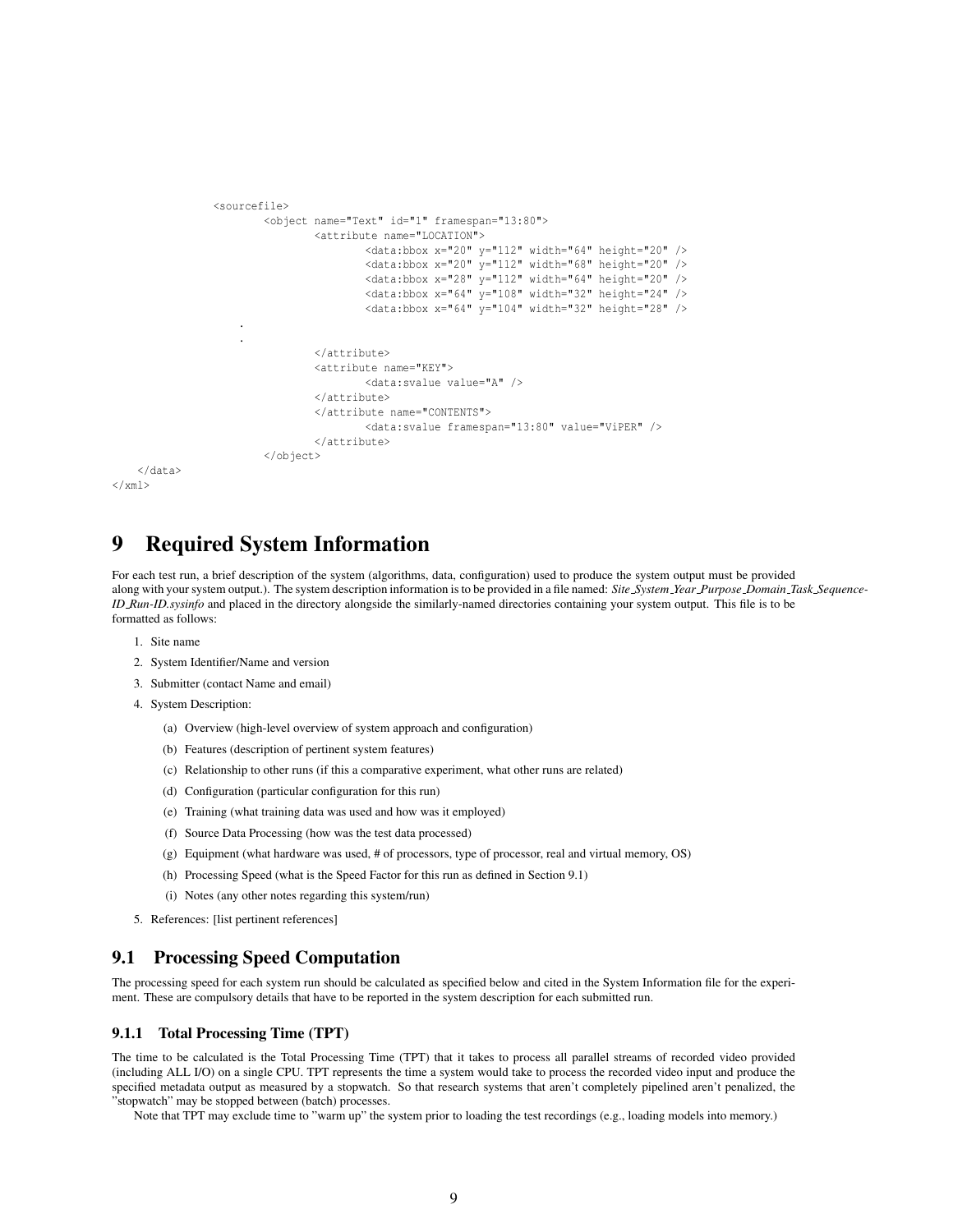#### 9.1.2 Source Signal Duration (SSD)

In order to calculate the realtime factor, the duration of the source signal recording must be determined. The source signal duration (SSD) is the actual recording time for the video audio used in the experiment. This time is stream-independent and should be calculated across all video streams for multi-view recordings. It is therefore the wall-clock duration of the period of recording (even if multiple simultaneous recordings were used).

#### 9.1.3 Speed Factor (SF) Computation

The speed factor (SF) (also known as "X" and "times-realtime") is calculated as follows:

$$
SF = \frac{TPT}{SSD}
$$

For example, a 1-hour news broadcast processed in 10 hours would have a SF of 10. And 5 minutes of surveillance video collected on 2 cameras simultaneously each processed in 30 minutes would have an SF of 12.

### 9.2 Reporting Your Processing Speed Information

Although we encourage you to break out your processing time components into as much detail as you like, you should minimally report the above information in the system description for each of your submitted experiments in the form:

- $\bullet$  TPT =  $\langle$ FLOAT $>$
- $\bullet$  SSD =  $\langle$ FLOAT $>$
- $SF =$

## 10 Submission Instructions

The system output XML files along with the corresponding System Information Files are to be *tar-ed* and then *gzipped*. For example, if the input sequences considered are 2005 Test BNews TDEng 1, 2005 Test BNews TDEng 2 and 2005 Test BNews TDEng 3, then

- The algorithm will use these sequences and output its results into a single XML file for each sequence in the same corresponding directory. Output file name should follow the file naming protocol presented in Section 8.2.
- Assume that the current working directory has all the sequences that the algorithm output is expected, all the XML files can then be compressed into a single file for submission by using the command, *tar -cvf Site System 2005 Test BNews TDEng Run-ID.tar \*.rdf* then,

*tar -rvf Site System 2005 Test BNews TDEng Run-ID.tar \*.sysinfo* followed by

*gzip -9 Site System 2005 Test BNews TDEng Run-ID.tar* which results in the file *Site System 2005 Test BNews TDEng Run-ID.tar.gz*.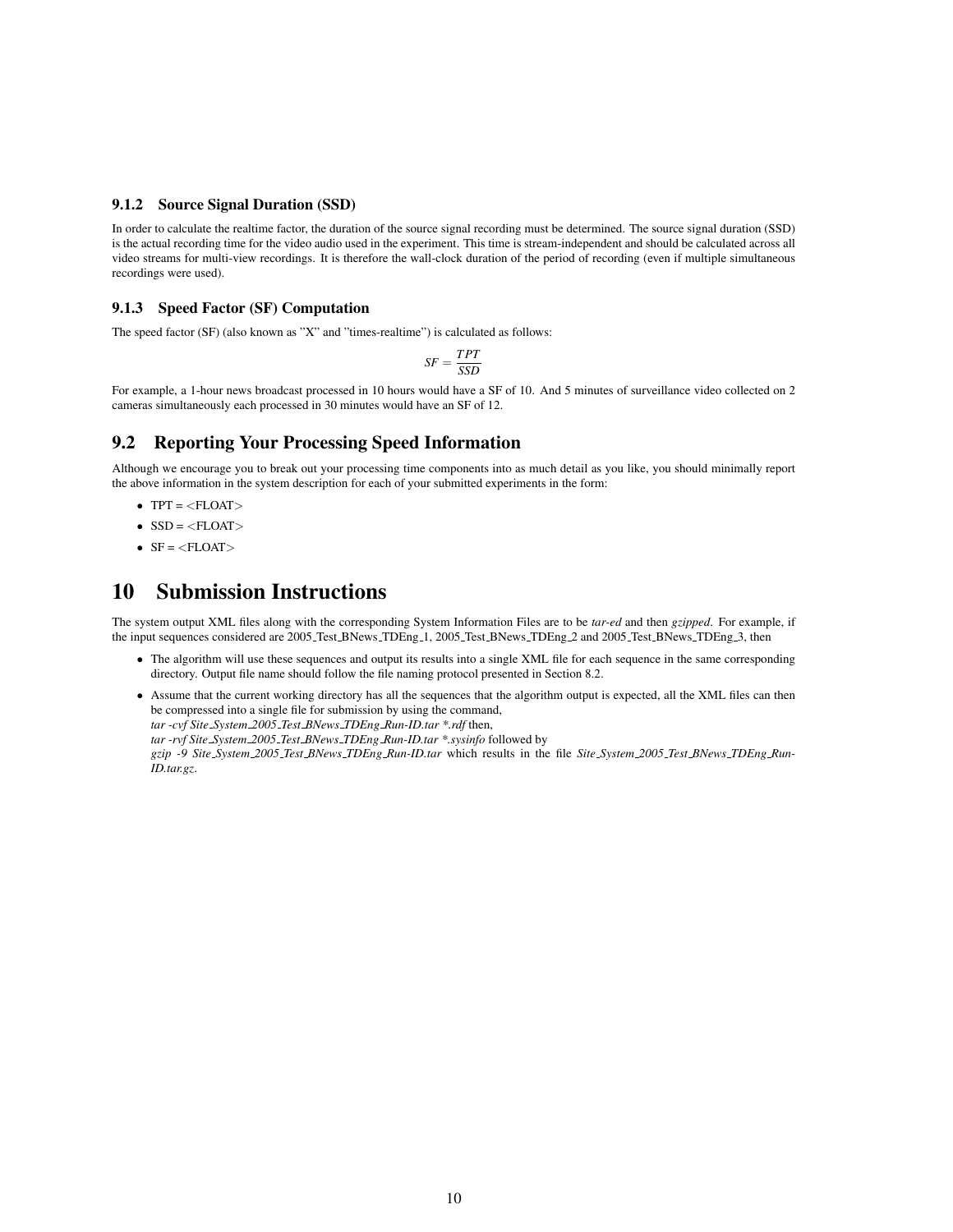## 11 Schedule

| <b>Event</b>                            | <b>Date</b>        |
|-----------------------------------------|--------------------|
| <b>Receive Micro Corpus Data</b>        | February 25, 2005  |
| Release Draft Protocol                  | April 1, 2005      |
| Release Micro-corpus                    | April 11, 2005     |
| <b>Comments from Participants</b>       | April 16, 2005     |
| Release Final Protocol, Release Revised | April 26, 2005     |
| Microcorpus                             |                    |
| <b>Release Scoring Software</b>         | May 26, 2005       |
| Release Annotated Training Data         | June 5, 2005       |
| Begin Dry Run Evaluation                | June 5, 2005       |
| Dry Run Results Due                     | June 15, 2005      |
| <b>USF Releases Dry Run Scores</b>      | June 17, 2005      |
| <b>Release Test Data</b>                | August 16, 2005    |
| Results Due from Participants, Com-     | August 31, 2005    |
| plete Annotation of Evaluation Data     |                    |
| Release Scores and Reference Annota-    | September 15, 2005 |
| tions to Participants                   |                    |
| Release Preliminary Report, Workshop    | October 16, 2005   |
| Presentation                            |                    |

The following is a draft schedule working backward from a Sep 2005 workshop report.

Table 4: Event Schedule (2004–2005).

## A APPENDIX: Sample Annotation XML file

```
/*------------------------------------------BEGIN_OF_CONFIG------------------------------------------*/
<?xml version="1.0" encoding="UTF-8"?> <viper
xmlns="http://lamp.cfar.umd.edu/viper#"
xmlns:data="http://lamp.cfar.umd.edu/viperdata#">
    <config>
        <descriptor name="Information" type="FILE">
            <attribute dynamic="false" name="SOURCETYPE" type="http://lamp.cfar.umd.edu/viperdata#lvalue">
                <data:lvalue-possibles>
                    <data:lvalue-enum value="SEQUENCE"/>
                    <data:lvalue-enum value="FRAMES"/>
                </data:lvalue-possibles>
            </attribute>
            <attribute dynamic="false" name="NUMFRAMES" type="http://lamp.cfar.umd.edu/viperdata#dvalue"/>
            <attribute dynamic="false" name="FRAMERATE" type="http://lamp.cfar.umd.edu/viperdata#fvalue"/>
            <attribute dynamic="false" name="H-FRAME-SIZE" type="http://lamp.cfar.umd.edu/viperdata#dvalue"/>
            <attribute dynamic="false" name="V_FRAME_SIZE" type="http://lamp.cfar.umd.edu/viperdata#dvalue"/>
            <attribute dynamic="false" name="V-FRAME-SIZE" type="http://lamp.cfar.umd.edu/viperdata#dvalue"/>
        </descriptor>
        <descriptor name="Frame" type="OBJECT">
            <attribute dynamic="true" name="Evaluate" type="http://lamp.cfar.umd.edu/viperdata#bvalue"/>
            <attribute dynamic="true" name="Crowd" type="http://lamp.cfar.umd.edu/viperdata#bvalue"/>
            <attribute dynamic="true" name="Multiple text" type="http://lamp.cfar.umd.edu/viperdata#bvalue"/>
        </descriptor>
        <descriptor name="Face" type="OBJECT">
            <attribute dynamic="true" name="Location" type="http://lamp.cfar.umd.edu/viperdata#obox"/>
            <attribute dynamic="false" name="Synthetic" type="http://lamp.cfar.umd.edu/viperdata#bvalue"/>
            <attribute dynamic="true" name="Visible" type="http://lamp.cfar.umd.edu/viperdata#bvalue"/>
            <attribute dynamic="true" name="Headgear" type="http://lamp.cfar.umd.edu/viperdata#bvalue">
                <default>
```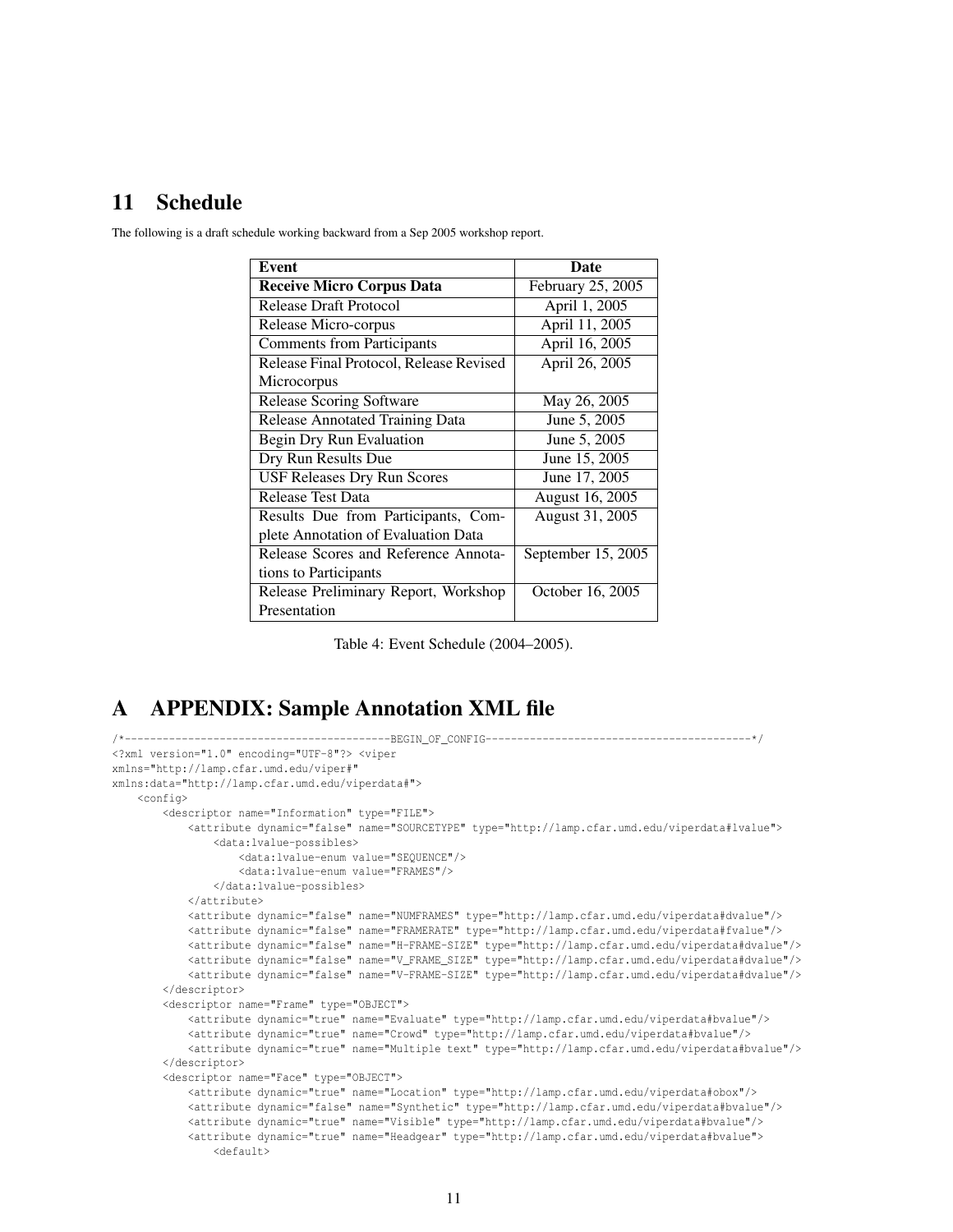```
<data:bvalue value="false"/>
                z/dofault\sim</attribute>
        </descriptor>
        <descriptor name="Text" type="OBJECT">
            <attribute dynamic="true" name="location" type="http://lamp.cfar.umd.edu/viperdata#obox"/>
            <attribute dynamic="true" name="Readability" type="http://lamp.cfar.umd.edu/viperdata#dvalue">
               <default>
                    <data:dvalue value="2"/>
               </default>
            </attribute>
            <attribute dynamic="true" name="Occlusion" type="http://lamp.cfar.umd.edu/viperdata#bvalue">
                <default>
                    <data:bvalue value="false"/>
                </default>
            </attribute>
            <attribute dynamic="true" name="Content" type="http://lamp.cfar.umd.edu/viperdata#svalue"/>
            <attribute dynamic="false" name="Type" type="http://lamp.cfar.umd.edu/viperdata#dvalue">
               <default>
                    <data:dvalue value="0"/>
               </default>
            </attribute>
            <attribute dynamic="true" name="DCR" type="http://lamp.cfar.umd.edu/viperdata#bvalue">
               <default>
                   <data:bvalue value="false"/>
               </default>
            </attribute>
            <attribute dynamic="false" name="Logo" type="http://lamp.cfar.umd.edu/viperdata#bvalue">
               <default>
                    <data:bvalue value="false"/>
               </default>
            </attribute>
       </descriptor>
        <descriptor name="I-Frames" type="OBJECT"/>
   </config>
/*------------------------------------------END_OF_CONFIG------------------------------------------*/
/*------------------------------------------BEGIN_OF_DATA------------------------------------------*/
   <data>
       <sourcefile filename="file:/19980209_1830_1900_CNN_HDL.mpg">
            <file id="0" name="Information">
               <attribute name="SOURCETYPE"/>
               <attribute name="NUMFRAMES">
                    <data:dvalue value="49096"/>
               </attribute>
                <attribute name="FRAMERATE">
                   <data:fvalue value="1.0"/>
                </attribute>
                <attribute name="H-FRAME-SIZE"/>
               <attribute name="V_FRAME_SIZE"/>
               <attribute name="V-FRAME-SIZE"/>
            \langlefile>
            <object
               framespan="1:1 13:13 25:25 37:37 49:49 61:61 .. .. 49057:49057 49069:49069 49081:49081 49093:49093"
               id="0" name="I-Frames"/>
            <object framespan="5521:10307" id="0" name="Frame">
                <attribute name="Evaluate">
                    <data:bvalue framespan="5521:5604" value="true"/>
                    <data:bvalue framespan="5605:5640" value="false"/>
                    <data:bvalue framespan="5641:5688" value="true"/>
                    <data:bvalue framespan="5689:5689" value="false"/>
                    <data:bvalue framespan="5690:7332" value="true"/>
                    <data:bvalue framespan="7333:7333" value="false"/>
                    <data:bvalue framespan="7334:7548" value="true"/>
```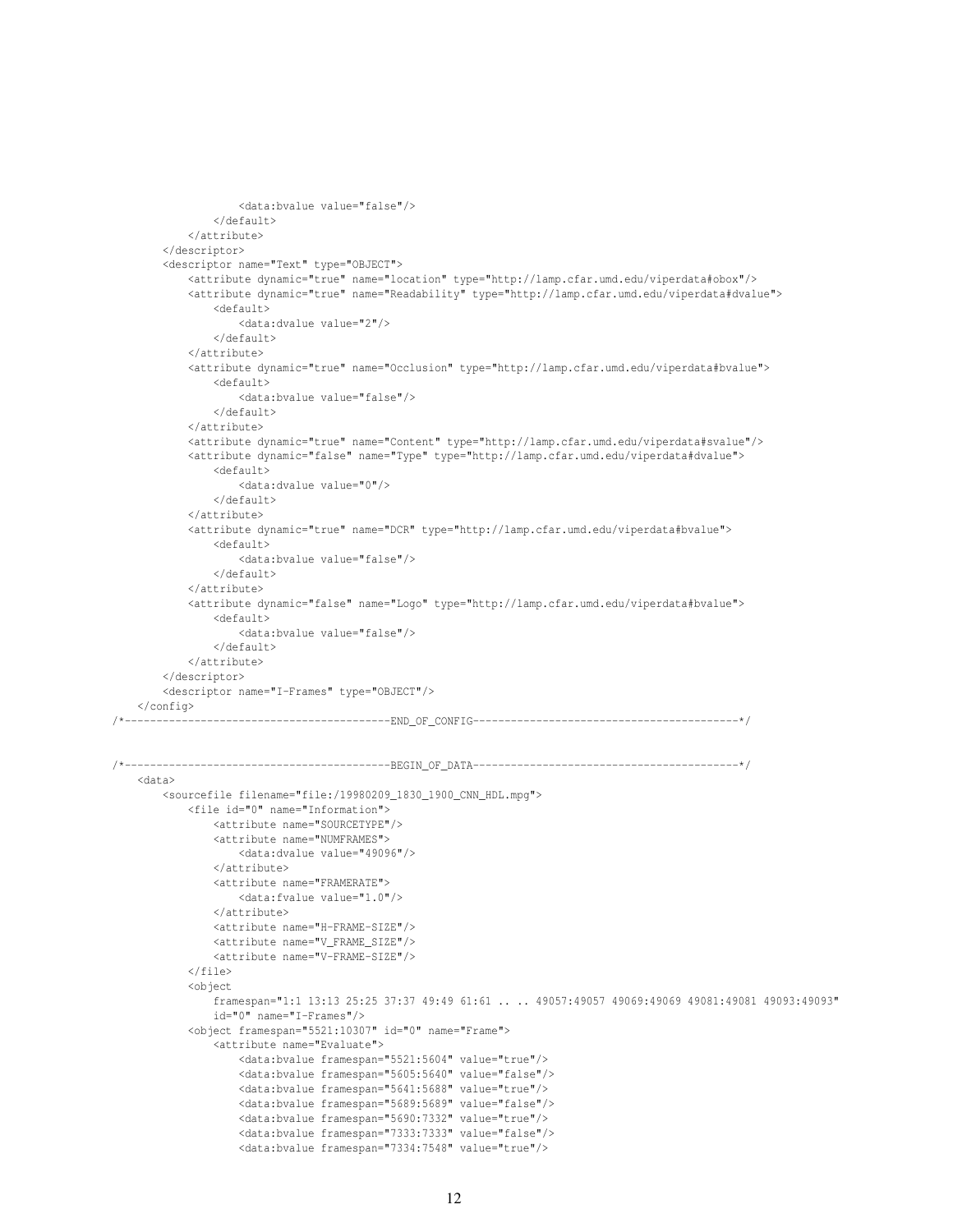```
<data:bvalue framespan="7550:8208" value="true"/>
        <data:bvalue framespan="8209:8209" value="false"/>
        <data:bvalue framespan="8210:8448" value="true"/>
        <data:bvalue framespan="8449:8460" value="false"/>
        <data:bvalue framespan="8461:8696" value="true"/>
        <data:bvalue framespan="8697:8708" value="false"/>
        <data:bvalue framespan="8709:10307" value="true"/>
    </attribute>
    <attribute name="Crowd">
        <data:bvalue framespan="5521:10307" value="false"/>
    </attribute>
    <attribute name="Multiple text">
        <data:bvalue framespan="5521:8461" value="false"/>
        <data:bvalue framespan="8462:8712" value="true"/>
        <data:bvalue framespan="8713:9156" value="false"/>
        <data:bvalue framespan="9157:9852" value="true"/>
        <data:bvalue framespan="9853:10307" value="false"/>
    </attribute>
</object>
<object framespan="5542:5604" id="0" name="Face">
    <attribute name="Location">
        <data:obox framespan="5542:5544" height="32"
           rotation="3" width="37" x="137" y="117"/>
        <data:obox framespan="5545:5556" height="32"
           rotation="3" width="37" x="134" y="116"/>
        <data:obox framespan="5557:5568" height="34"
           rotation="3" width="37" x="134" y="116"/>
        <data:obox framespan="5569:5580" height="34"
           rotation="3" width="37" x="133" y="114"/>
        <data:obox framespan="5581:5592" height="34"
           rotation="3" width="34" x="133" y="109"/>
        <data:obox framespan="5593:5605" height="34"
           rotation="3" width="34" x="127" y="111"/>
    </attribute>
    <attribute name="Synthetic">
       <data:bvalue value="false"/>
    </attribute>
    <attribute name="Visible">
        <data:bvalue framespan="5542:5605" value="true"/>
    </attribute>
    <attribute name="Headgear">
        <data:bvalue framespan="4000:15000" value="false"/>
    </attribute>
</object>
<object framespan="5542:5604" id="1" name="Face">
    <attribute name="Location">
        <data:obox framespan="5542:5544" height="38"
           rotation="21" width="34" x="340" y="127"/>
        <data:obox framespan="5545:5556" height="38"
           rotation="21" width="35" x="340" y="127"/>
        <data:obox framespan="5557:5568" height="38"
           rotation="15" width="37" x="359" y="122"/>
        <data:obox framespan="5569:5592" height="38"
           rotation="5" width="37" x="377" y="119"/>
        <data:obox framespan="5593:5605" height="36"
           rotation="5" width="37" x="366" y="121"/>
    </attribute>
    <attribute name="Synthetic">
        <data:bvalue value="false"/>
    </attribute>
    <attribute name="Visible">
       <data:bvalue framespan="5542:5605" value="true"/>
    </attribute>
    <attribute name="Headgear">
```
<data:bvalue framespan="7549:7549" value="false"/>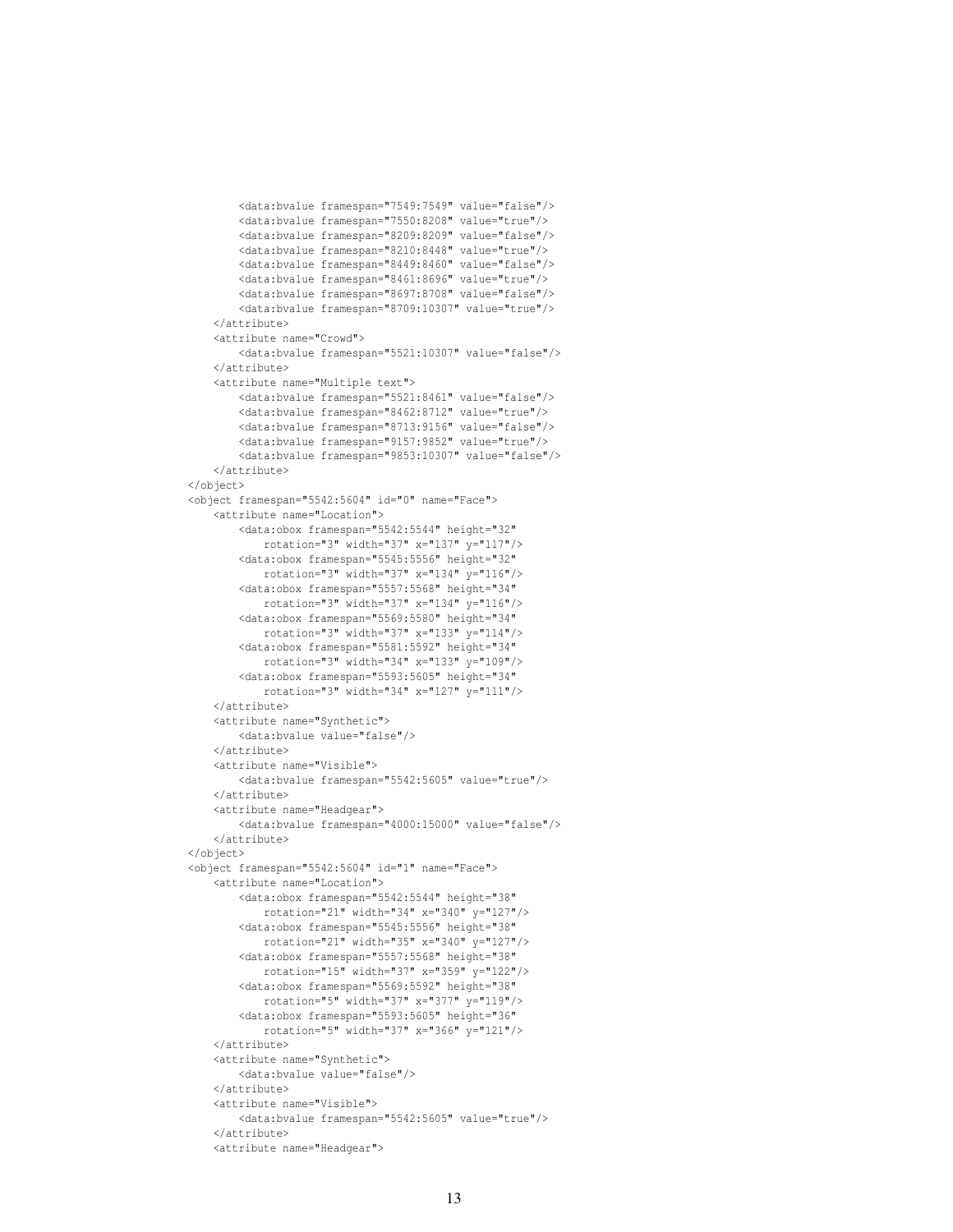#### .. ..

```
</attribute>
</object>
<object framespan="5545:5652 5654:5664" id="2" name="Text">
    <attribute name="location">
        <data:obox framespan="5545:5653" height="21"
            rotation="0" width="46" x="398" y="403"/>
        <data:obox framespan="5654:5665" height="46"
           rotation="0" width="51" x="397" y="403"/>
    </attribute>
    <attribute name="Readability">
        <data:dvalue framespan="5545:5665" value="2"/>
    </attribute>
    <attribute name="Occlusion">
        <data:bvalue framespan="5545:5665" value="false"/>
    </attribute>
   <attribute name="Content">
        <data:svalue framespan="5545:5665" value="0.37 0.25"/>
    </attribute>
    <attribute name="Type"/>
    <attribute name="DCR">
        <data:bvalue framespan="0:10000" value="false"/>
    </attribute>
    <attribute name="Logo"/>
</object>
<object framespan="5545:5652 5654:5664" id="3" name="Text">
   <attribute name="location">
        <data:obox framespan="5545:5653" height="22"
            rotation="0" width="59" x="479" y="404"/>
```
<data:bvalue framespan="5542:5605" value="true"/> <data:bvalue framespan="5641:5689" value="true"/>

<data:bvalue framespan="4000:15000" value="false"/>

<data:bvalue framespan="4000:15000" value="false"/>

<object framespan="5542:5604 5641:5688" id="2" name="Face">

<data:obox framespan="5542:5544" height="38" rotation="0" width="37" x="524" y="149"/> <data:obox framespan="5545:5556" height="38" rotation="0" width="37" x="516" y="148"/> <data:obox framespan="5557:5568" height="43" rotation="0" width="26" x="516" y="148"/> <data:obox framespan="5569:5580" height="43" rotation="0" width="26" x="520" y="147"/> <data:obox framespan="5581:5592" height="43" rotation="0" width="26" x="524" y="140"/> <data:obox framespan="5593:5605" height="40" rotation="0" width="26" x="515" y="139"/> <data:obox framespan="5641:5652" height="42" rotation="0" width="27" x="6" y="137"/> <data:obox framespan="5653:5664" height="40" rotation="0" width="27" x="14" y="140"/> <data:obox framespan="5665:5676" height="40" rotation="0" width="27" x="27" y="145"/> <data:obox framespan="5677:5689" height="39" rotation="0" width="26" x="22" y="146"/>

</attribute>

</attribute>

</attribute>

</attribute>

<attribute name="Synthetic"> <data:bvalue value="false"/>

<attribute name="Visible">

<attribute name="Headgear">

<attribute name="Location">

</object>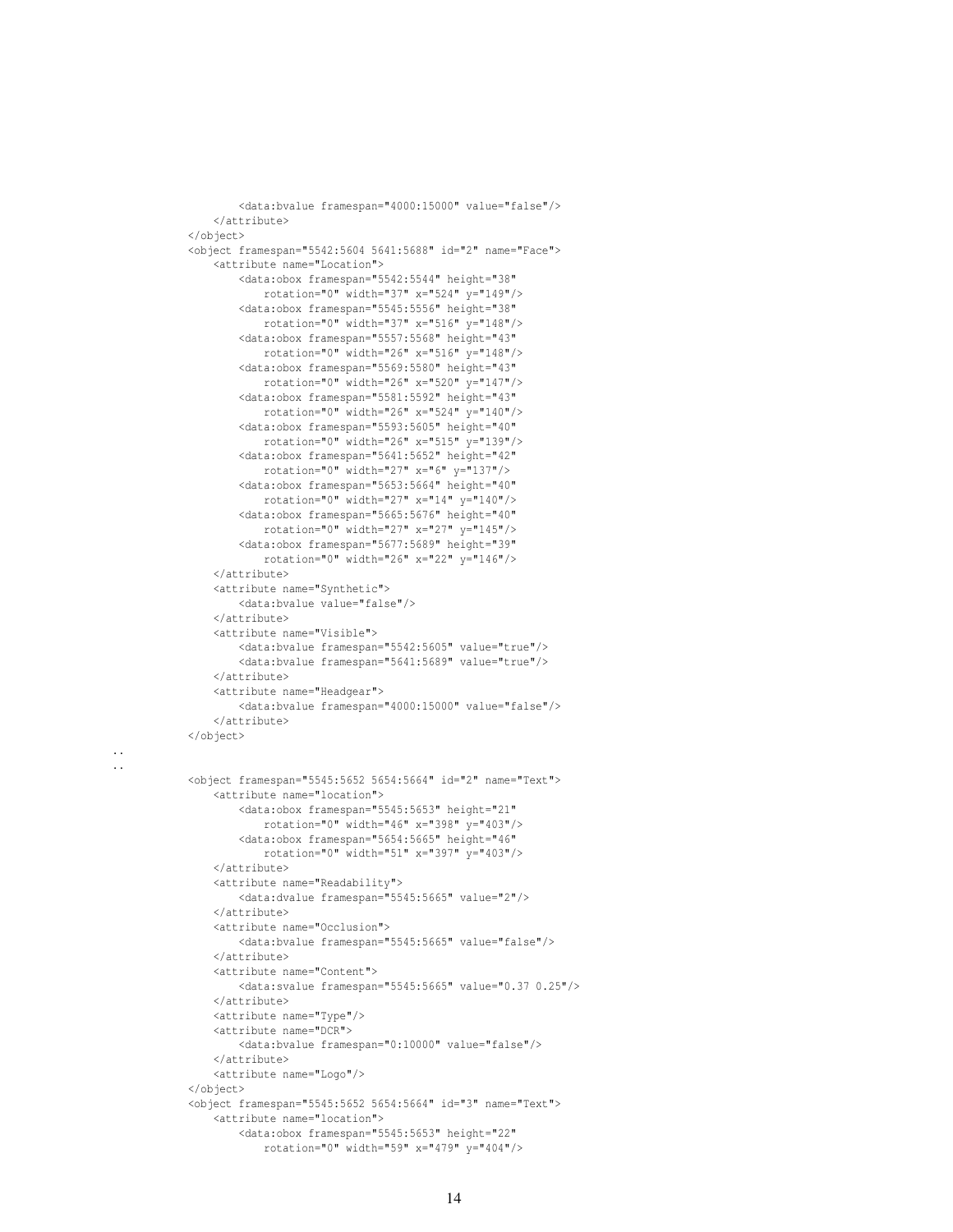```
rotation="0" width="58" x="480" y="404"/>
    </attribute>
    <attribute name="Readability">
        <data:dvalue framespan="5545:5665" value="2"/>
    </attribute>
   <attribute name="Occlusion">
       <data:bvalue framespan="5545:5665" value="false"/>
   </attribute>
   <attribute name="Content">
        <data:svalue framespan="5545:5665" value="70.38 63.25"/>
   </attribute>
   <attribute name="Type"/>
    <attribute name="DCR">
       <data:bvalue framespan="0:10000" value="false"/>
    </attribute>
   <attribute name="Logo"/>
</object>
<object framespan="5545:8448 8450:10345" id="4" name="Text">
    <attribute name="location">
        <data:obox framespan="5545:10381" height="17"
           rotation="0" width="84" x="575" y="406"/>
   </attribute>
   <attribute name="Readability">
        <data:dvalue framespan="5545:10381" value="2"/>
    </attribute>
   <attribute name="Occlusion">
        <data:bvalue framespan="5545:10381" value="false"/>
   </attribute>
   <attribute name="Content">
        <data:svalue framespan="5545:10381" value="Headline"/>
   </attribute>
   <attribute name="Type"/>
    <attribute name="DCR">
       <data:bvalue framespan="0:10345" value="false"/>
   </attribute>
   <attribute name="Logo"/>
</object>
<object framespan="5545:8448 8450:10345" id="5" name="Text">
    <attribute name="location">
        <data:obox framespan="5545:10345" height="15"
           rotation="0" width="35" x="576" y="424"/>
        <data:obox framespan="10346:10381" height="15"
           rotation="0" width="32" x="577" y="426"/>
    </attribute>
    <attribute name="Readability">
       <data:dvalue framespan="5545:10381" value="2"/>
   </attribute>
    <attribute name="Occlusion">
        <data:bvalue framespan="5545:10381" value="false"/>
   </attribute>
    <attribute name="Content">
       <data:svalue framespan="5545:10381" value="CNN"/>
   </attribute>
    <attribute name="Type"/>
   <attribute name="DCR">
        <data:bvalue framespan="0:10345" value="false"/>
    </attribute>
    <attribute name="Logo">
        <data:bvalue value="true"/>
    </attribute>
</object>
<object framespan="5545:8448 8450:10345" id="6" name="Text">
    <attribute name="location">
        <data:obox framespan="5545:10381" height="17"
```
<data:obox framespan="5654:5665" height="45"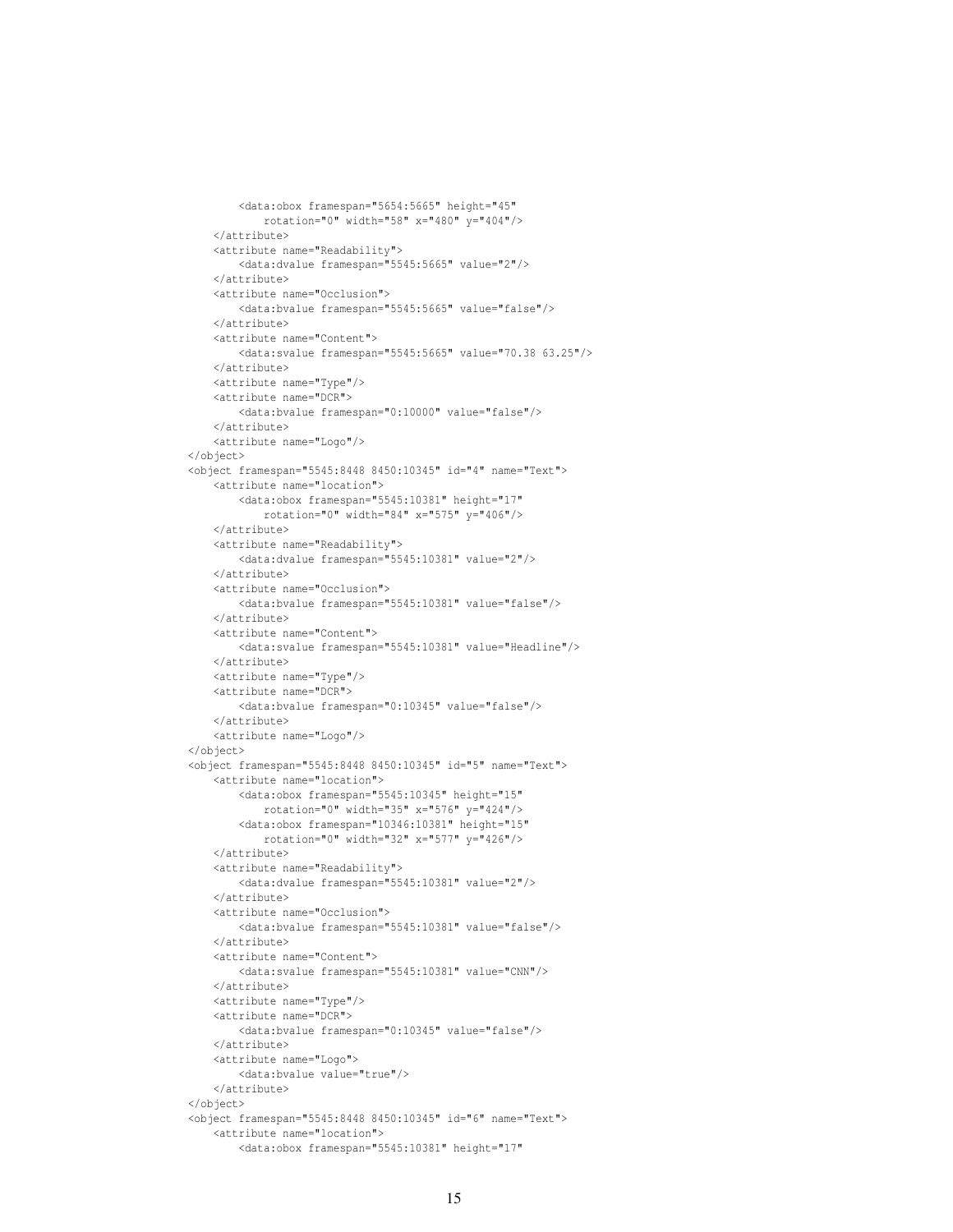```
rotation="0" width="47" x="611" y="424"/>
   </attribute>
    <attribute name="Readability">
        <data:dvalue framespan="5545:10381" value="2"/>
   </attribute>
    <attribute name="Occlusion">
       <data:bvalue framespan="5545:10381" value="false"/>
    </attribute>
    <attribute name="Content">
       <data:svalue framespan="5545:10381" value="NEWS"/>
    </attribute>
    <attribute name="Type"/>
    <attribute name="DCR">
       <data:bvalue framespan="0:10345" value="false"/>
   </attribute>
    <attribute name="Logo"/>
</object>
```
#### .. ..

```
<object framespan="10141:10333" id="359" name="Text">
                <attribute name="location">
                    <data:obox framespan="10141:10333" height="16"
                       rotation="0" width="27" x="379" y="429"/>
                </attribute>
                <attribute name="Readability">
                    <data:dvalue framespan="10141:10333" value="2"/>
                </attribute>
                <attribute name="Occlusion">
                    <data:bvalue framespan="10141:10333" value="false"/>
                </attribute>
                <attribute name="Content">
                   <data:svalue framespan="10141:10333" value="for"/>
                </attribute>
                <attribute name="Type"/>
                <attribute name="DCR">
                   <data:bvalue framespan="10141:10333" value="false"/>
                </attribute>
                <attribute name="Logo"/>
            </object>
            <object framespan="10141:10333" id="360" name="Text">
                <attribute name="location">
                    <data:obox framespan="10141:10333" height="20"
                       rotation="0" width="91" x="417" y="431"/>
                </attribute>
                <attribute name="Readability">
                   <data:dvalue framespan="10141:10333" value="2"/>
                </attribute>
                <attribute name="Occlusion">
                    <data:bvalue framespan="10141:10333" value="false"/>
                </attribute>
                <attribute name="Content">
                    <data:svalue framespan="10141:10333" value="governor"/>
                </attribute>
                <attribute name="Type"/>
                <attribute name="DCR">
                   <data:bvalue framespan="10141:10333" value="false"/>
                </attribute>
                <attribute name="Logo"/>
            </object>
        </sourcefile>
   </data>
\langle/viper\rangle/*------------------------------------------END_OF_DATA------------------------------------------*/
```